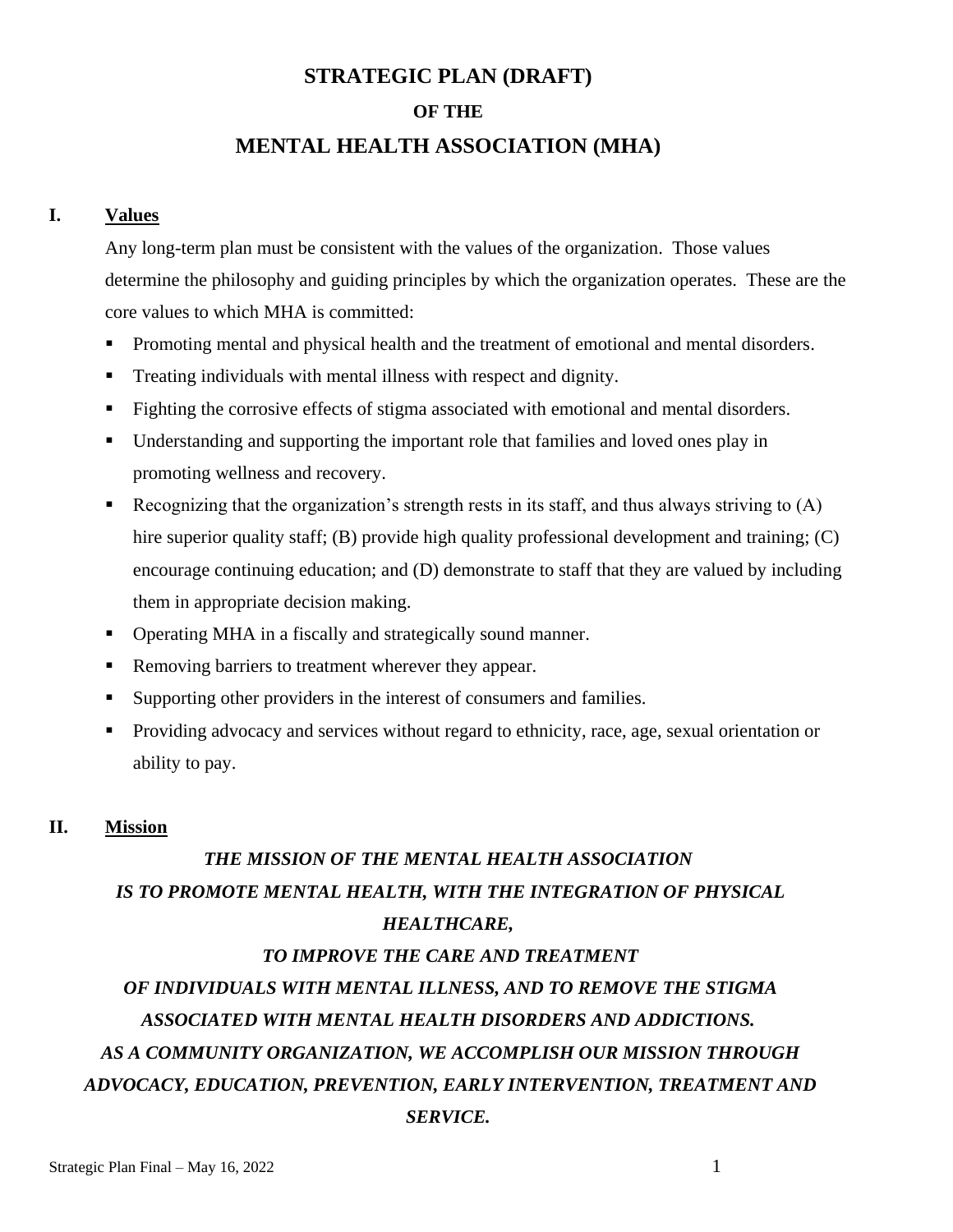## **III. Vision**

- 1. To become a leader in advocating for individuals with mental illness as well as for the general mental health needs of the community.
- 2. To become a premier provider of quality mental health services throughout the Greater North Jersey community.
- 3. In providing services, whether independently or through partnerships, doing so in a manner that addresses a wide continuum of services which may be beneficial to children, adults, seniors and families, including anxiety and depression treatment, addiction relief, and the integration of physical healthcare.
- 4. To secure safe and affordable housing for individuals with mental illness.
- 5. With regard to funding, (A) procuring and maintaining diverse and stable sources of funding, so that the MHA will always be there for its clients and the broader community; (B) thriving in a fee-for-service and managed care environment while still maintaining the mission of the organization; and (C) only seeking public funding for activities for which MHA is the best provider to do so.

## **IV. Organizational Strengths, Weaknesses and Threats**

## **Organizational Strengths**:

- MHA is a market leader in its primary service area for high quality, community-based services to individuals with severe and persistent mental illness.
- **Established history and reputation as an ethical provider and strong advocate within the mental** health community.
- Strength through its team members: MHA has effective, experienced administrators; excellent clinical leadership; quality staff throughout the entire organization; and a committed, active Board of Directors.
- A positive working environment: MHA's highly-qualified, culturally-diverse staff operate across a well-coordinated interdepartmental team approach to providing services, and are provided opportunities for significant career and clinical development.
- Prepared for the future: MHA has a strong information technology (IT) infrastructure, and is well-prepared for the fee-for-service, managed care, and Certified Community Behavioral Health Center environments, *e.g.,* electronic clinical records, sound financial and clinical management.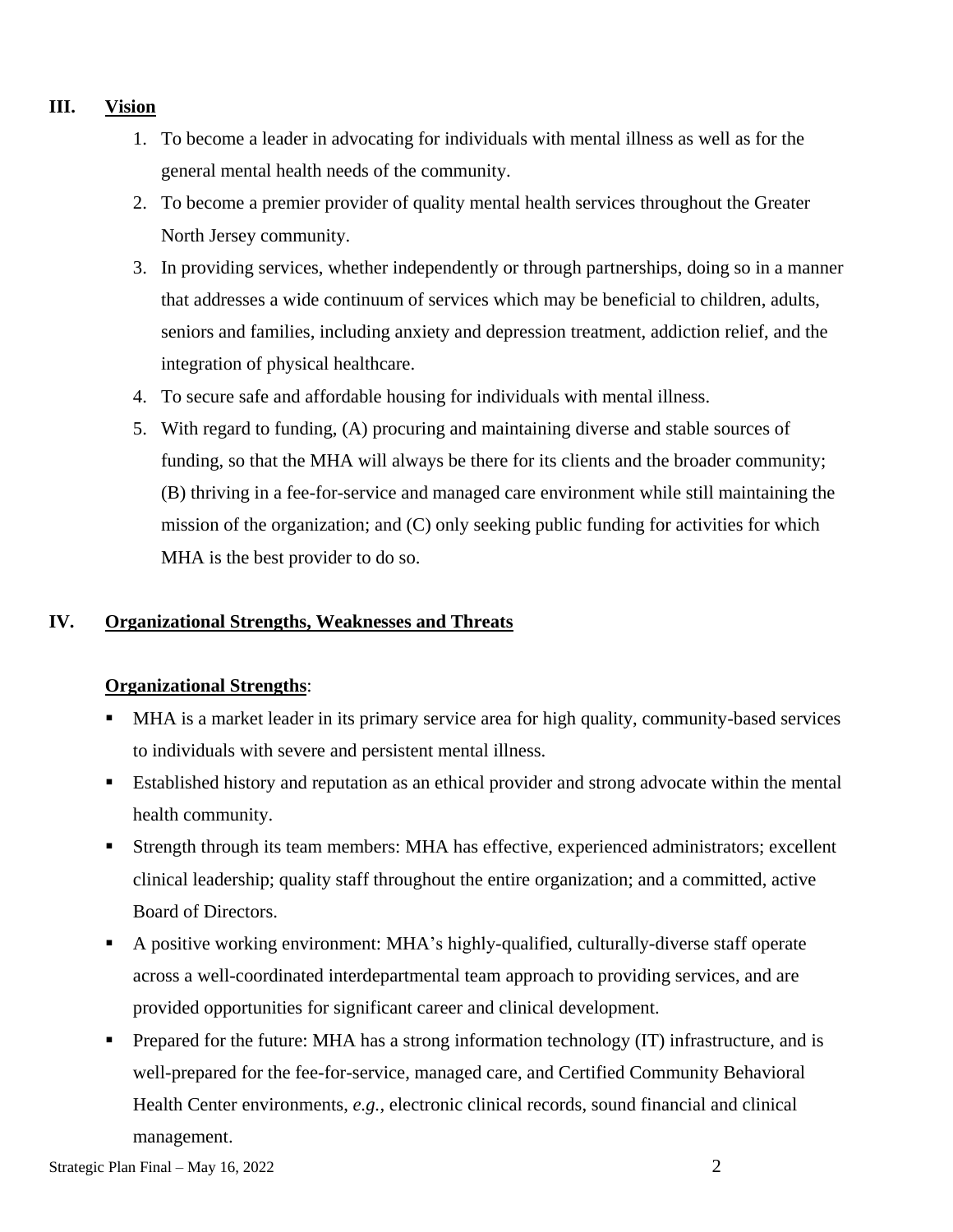- MHA has an expertise in providing education regarding suicide prevention
- MHA has experienced a stable demand for services, which it continues to provide without regard for ability to pay.

## **Organizational Weaknesses**

- Scope of services provided not yet sufficient to cover fuller range of services, which may be beneficial to children, adults, seniors and families, including anxiety and depression, and addiction treatment.
- Competition for staff with governmental and private sectors, which has increased because of the pandemic.
- Limited Board diversity.
- No provision of outpatient mental health services in Morris County.

# **Organizational Threats**

- Dependence on limited state and federal funding sources.
- Stagnant reimbursements rates.
- Change in the funding environment from a contract-based system to a fee-for-service model followed by a case/capitation rate model.
- Competition from entrepreneurial for-profit entities, *e.g.*, outpatient therapists, private therapists, *etc.*
- Uncertain political and economic climate.
- Difficulties regarding staff retention prior to and exacerbated by the pandemic.

# **V. Opportunities**

- Paradoxically, while moving to a fee-for-service system remains a concern, it is also an opportunity to increase productivity, and in turn, grow revenues.
- Expanding focus on arguably less severe, but statistically more pervasive mental health concerns such as depression and anxiety, with emphasis in the following demographics:
	- Among young people in secondary education through immediate post-college years who are struggling with depression and social anxiety.
	- Among seniors who often suffer from social detachment and loneliness.
- **Mental Health services in the criminal justice system (education and services) with an** emphasis on recently available federal funding.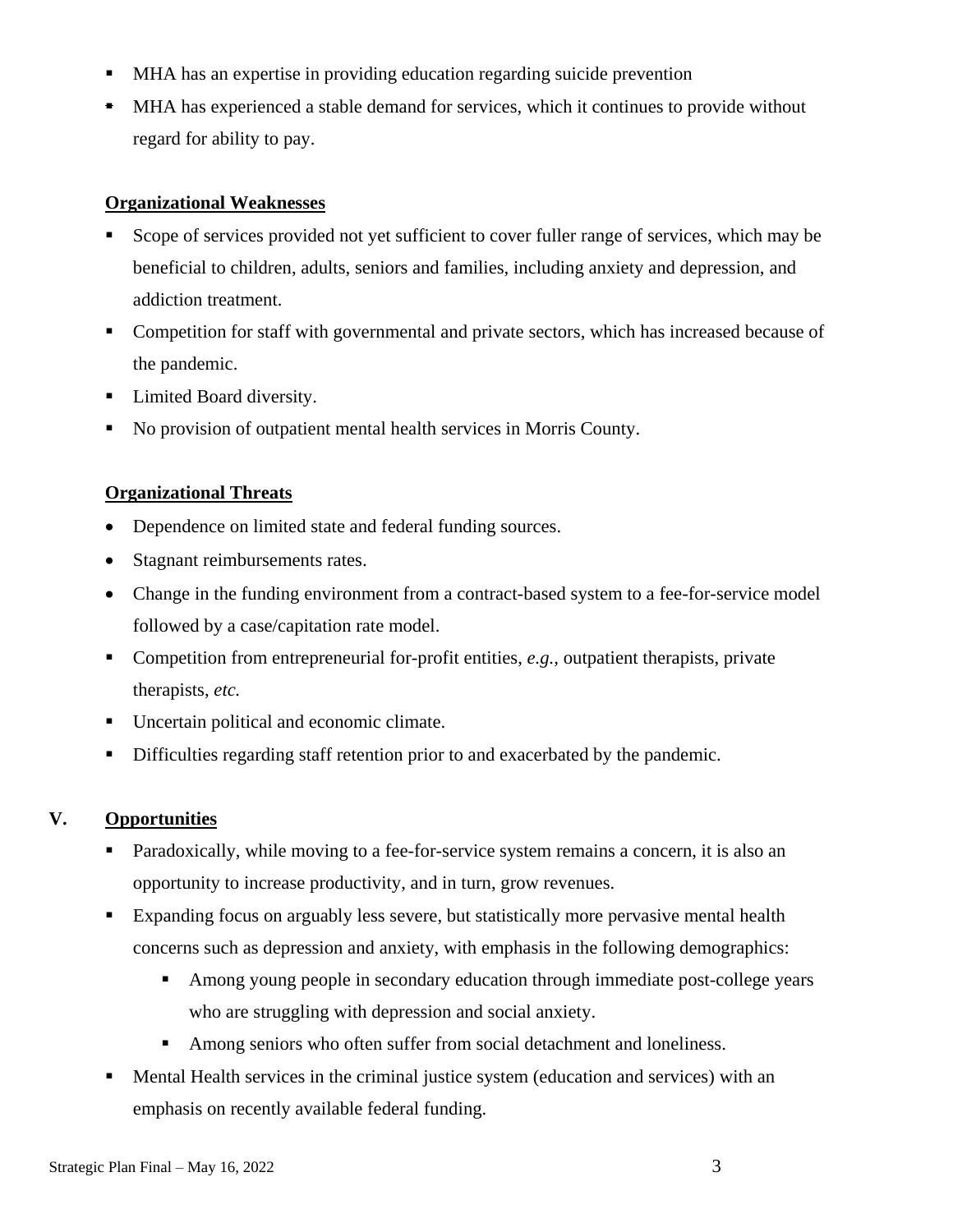- Substance abuse services.
- Expansion of existing services to individuals with severe mental illness, and continued efforts to raise awareness and tolerance through community education and programs such as Mental Health First Aid.
- **IF** In seeking to aid the mental health of seniors, will develop collaborations with senior community centers and senior housing providers.
- **•** In seeking to address mental health concerns within the criminal justice system while also remaining financially responsible, will seek to identify potential state and federal resources for the provision of mental health services within the criminal justice sector.
- Federal Government support for Certified Community Behavioral Health Centers.

## **VI. Three-Year Plan**

- 1. Continue to expand advocacy for individuals with mental illness within the vision and mission of the MHA.
- 2. In seeking to expand the focus on broader societal mental health issues of depression and anxiety, engaging in a campaign to frame mental health as a public health concern, with an emphasis on the prevalence of depression and anxiety in children, young adults, and seniors.
- 3. In tandem with expanding MHA's focus on statistically more pervasive mental health concerns such as depression and anxiety, working to broaden MHA's name recognition while concurrently seeking new funding sources because of heightened visibility.
- 4. In seeking to enhance the mental health of children and young adults with particular attention to suicide prevention, will develop collaborations with high schools, colleges and universities.
- 5. In seeking to expand treatment to all demographics, will obtain appropriate designation and/or approvals to become a Certified Community Behavioral Health Center, as well as operationalize MHA's recently awarded Substance Abuse License to provide treatment for substance abuse and other addictions e.g. gambling, internet, etc., and MHA's recently awarded Early Intervention Support Services (EISS) Program.
- 6. Improve consumers' long-term prospects and personal independence by emphasizing overall wellness through the integration of physical health and social interaction, in conjunction with traditional mental health services, in all MHA services.
- 7. Enhance the financial strength of the agency by (A) procuring major gifts and planned giving, and (B) continuing to diversify and increase fundraising resources through external